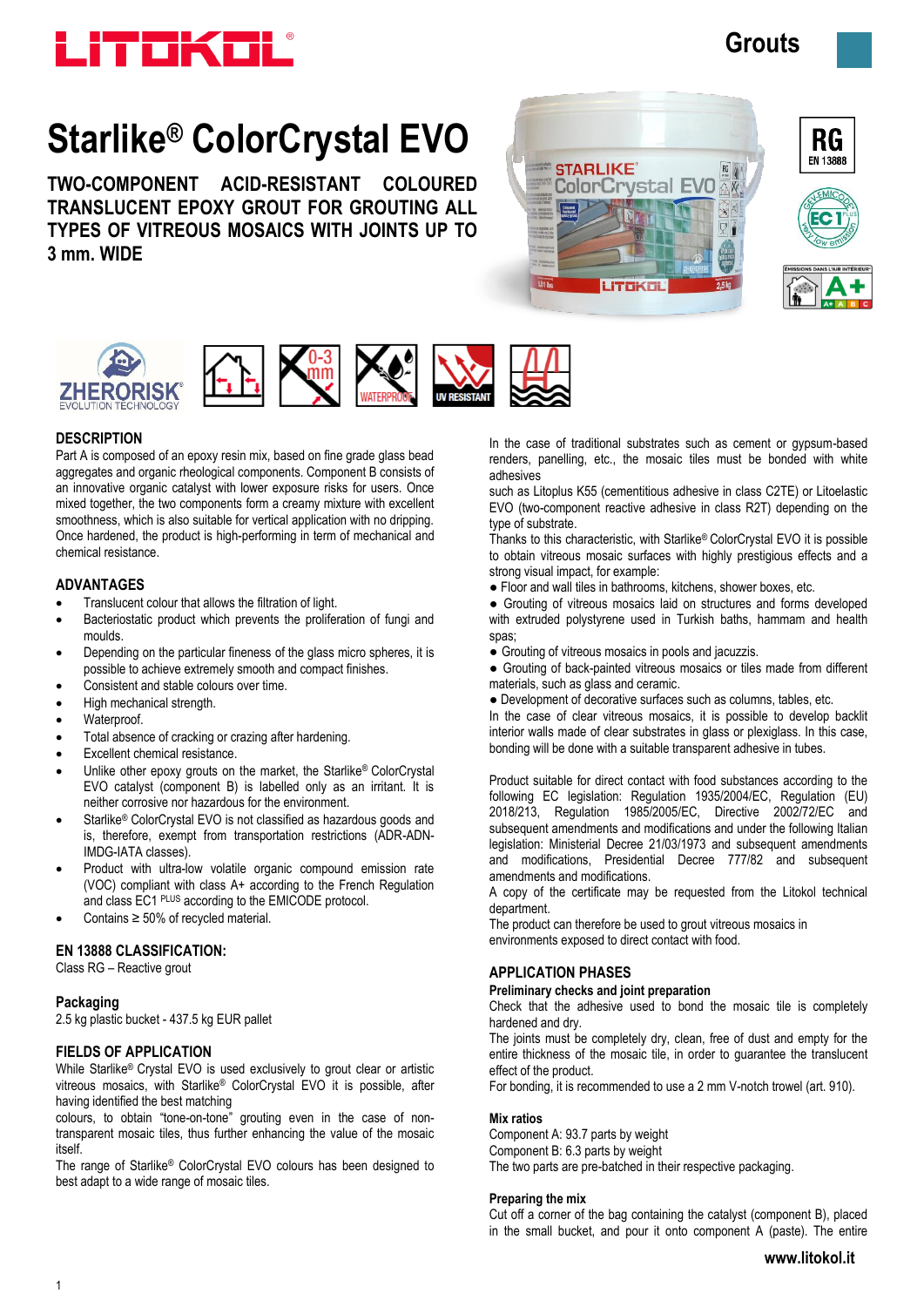



contents of the bag should be emptied out by rolling it up and gradually pressing the bag from the sealed side towards the side that has been cut. Using an electric drill with mixing paddle, mix from the bottom up at low speed until obtaining a consistent paste without any lumps.

Scrape the sides and the bottom of the container, using a steel trowel, to make sure that all the paste is catalysed. Hand mixing is not recommended.

The two parts are pre-dosed in their packaging, thus preventing the risk of mixing. The paste has a pot life of approximately 1 hour at a temperature of about +23°C.

#### **Grouting the mosaic surface**

Fill the paste into the joints using a special green grout float (art. 946 GR). In the case of wall tiles, it is recommended to spread the grout, developing complete vertical strips before proceeding to clean.

Remove the excess product using the grout rubber float. If the joints need to be filled with additional paste, this must be done before they are cleaned with water so as to avoid the formation of white crystals on the surface.

The product's pot life and hardening time is strongly dependent on the ambient temperature. The ideal temperature for application is between +18 and +23°C.

In these conditions the product presents as a smooth mortar that's easy to work, with a pot life of about 1 hour. It is set to light foot traffic after 24 hours. The hardening time is lengthened by low temperatures and shortened by high temperatures.

At a temperature of +15°C, it takes three days before the surface is set to light foot traffic. At temperatures between +8 and +10°C, the product is more consistent and difficult to apply. The hardening time is also lengthened considerably.

Do not add water or solvents to improve workability. In hot weather, it is advisable to spread the product on the surface as quickly as possible so as not to further shorten the pot life due to the heat of reaction in the container.

#### **CLEANING AND FINISHING**

The grouting should be cleaned and finished when the product is still fresh, and in any case as quickly as possible, taking care not to empty the joints and without leaving product halos on the surface of the mosaic tiles.

Clean initially using the trowel with white felt (art. 109GBNC) using a lesser amount of water, making circular movements in both a clockwise and anti-clockwise direction so as to perfectly seal the sides of the mosaic tiles and remove any excess grout from the surface. During this phase it is important to prevent the stagnation of water, promptly soaking it up with a tightly wrung rigid sweepex sponge (art. 128G0001). This second clean is essential in order to obtain a smooth, sealed surface, completely removing the product from the mosaic surface without emptying the joints and drying any excess water.

During this phase, prevent the water from entering the empty joints, stopping the cleaning operation a few centimetres before the unfilled joints.

Any holes or imperfections should be promptly repaired when the surface is dry and the product has hardened.

Replace the felt pad and sponge when they become soaked with resin and can no longer be cleaned.

Any halos or residual clear product can be removed from the mosaic surface after about 24 hours or in any case once the joint has hardened (depending on the temperatures) using the specific detergents Litonet EVO (floor tiles) or Litonet Gel EVO (wall tiles).

Read the relative technical data sheet for correct use.

**USE OF LITONET EVO AND LITONET GEL EVO TO REMOVE HALOS**

Spread the detergent on the surface to be cleaned using the white felt (art. 109GBNC). Let it work for about 15-30 minutes. Then proceed to rub the surface with the white felt.

Rinse with water and dry immediately with a clean, dry cloth.

Do not wait for the rinsing water to evaporate insofar as other halos would form on the mosaic surface.

#### **WARNINGS**

• The product can only be used for the grouting of vitreous mosaics with joints no wider than 3 mm.

• Spread the product in conditions with temperatures between +10°C and +30°C. Avoid application in conditions with low temperatures and high relative humidity in order to prevent the formation of surface carbonation, which may alter the uniformity of the colour.

• During cleaning, prevent the water from entering the empty joints, stopping a few centimetres before the unfilled joints.

• If the joints need to be filled with additional paste, this must be done before they are cleaned with water. Any holes or imperfections noted after cleaning should be promptly repaired when the surface is dry and the product has hardened.

• Avoid rising the adhesive in the thickness of the joint insofar as it interferes with the end colour. Any discontinuity in the spreading of the adhesive will also be visible when grouting is complete.

• Ensure the tools used and the mosaic tiles to be grouted are clean. Given the translucent nature of the product, any colour interferences will be visible.

• Promptly remove any excess product from the surface of the mosaic tiles insofar as the product, once hardened, can only be removed mechanically, posing serious risks to the end result.

- Mix the two components (A+B) correctly.
- While cleaning, change the water frequently.
- Change the felt pad and sponge when they are impregnated with resin.

• Do not walk on the newly grouted surface to avoid staining the floor with epoxy resin.

• Do not cover the grouted surface with sheets or other materials to prevent condensation from forming that could cause surface carbonation of the product resulting in an uneven colour. Wait at least 24-48 hours, depending on the temperature, before protecting the surface with breathable materials.

• The product must not be used to grout tanks containing aggressive substances for which only occasional contact is allowed (see chemical resistance table in the technical data sheet).

• Do not mix the product with water or solvents.

For the maintenance and cleaning of surfaces grouted with Starlike® ColorCrystal EVO, it is advisable not to use bleach. If not properly diluted and well rinsed, the grouting may turn yellow which is especially noticeable on light colours.

• Do not use aggressive detergents during the first 5 days of grout curing time.

• Do not use the product for applications not stated in this technical sheet.

#### **SAFETY INFORMATION**

Consult the product safety data sheets, available on request. PRODUCT FOR PROFESSIONAL USE.

#### **ITEM SPECIFICATION**

The decorative grouting of joints between vitreous mosaics normally applied to floors or walls in indoor and outdoor locations, must be carried out using a two-component acid-resistant translucent epoxy grout such as Starlike® ColorCrystal EVO by Litokol S.p.a. Grouting will be smooth and compact, without any cracks, non-absorbent, uniform in colour, UV resistant and weatherproof.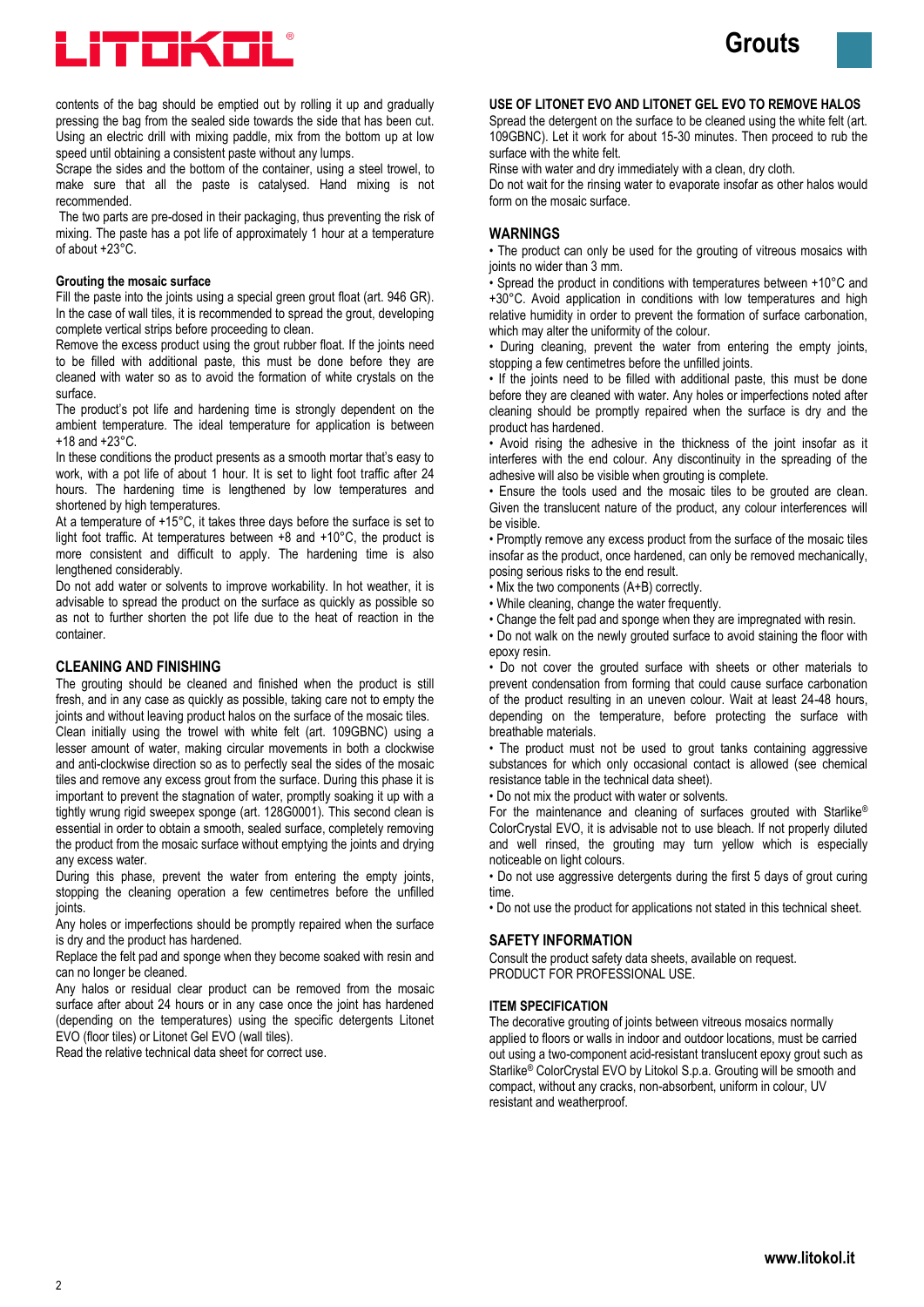

**Grouts** 

# **IDENTIFICATION DATA**

| <b>Component A: coloured translucent paste</b><br><b>Component B: thick liquid</b>       |  |  |  |
|------------------------------------------------------------------------------------------|--|--|--|
| Grigio Oslo 800, Verde Capri 810, Azzurro Taormina 820, Beige Havana 825, Rosa Kyoto 830 |  |  |  |
|                                                                                          |  |  |  |
| 24 months in original packaging when stored in a dry place                               |  |  |  |
|                                                                                          |  |  |  |

# **APPLICATION DATA**

| Recommended adhesives for mosaic tile<br>laying | Cement and gypsum-based substrates (treated with Primer C), existing tiles (treated with Prepara<br><b>Fondo EVO):</b> Litoplus K55 class C2TE)<br>Wood, metal, fibreglass panelling: Litoelastic EVO (class R2T)<br>Plexiglas: Primer 1217 + OTTOCOL M501 transparent<br>Glass: OTTOCOL M501 transparent |  |  |  |  |  |
|-------------------------------------------------|-----------------------------------------------------------------------------------------------------------------------------------------------------------------------------------------------------------------------------------------------------------------------------------------------------------|--|--|--|--|--|
| Recommended trowel                              | Steel V-notch trowel, 2 mm (art. 910)                                                                                                                                                                                                                                                                     |  |  |  |  |  |
| Ready for grouting                              | 24 hours                                                                                                                                                                                                                                                                                                  |  |  |  |  |  |
| Mix ratio                                       | <b>Component A: 93.7 parts by weight</b><br><b>Component B:</b> 6.3 parts by weight<br>The two components are pre-measured in their respective packaging                                                                                                                                                  |  |  |  |  |  |
| Consistency of mix                              | creamy                                                                                                                                                                                                                                                                                                    |  |  |  |  |  |
| Specific gravity of mix                         | 1.55 kg/l                                                                                                                                                                                                                                                                                                 |  |  |  |  |  |
| Pot life                                        | About 1 hour at T=+23°C                                                                                                                                                                                                                                                                                   |  |  |  |  |  |
| <b>Application temperatures</b>                 | Allowed: from +10 $^{\circ}$ C to +30 $^{\circ}$ C - Recommended: from +18 $^{\circ}$ C to +23 $^{\circ}$ C                                                                                                                                                                                               |  |  |  |  |  |
| Set to light foot traffic                       | 24 hours at $T = +23^{\circ}C$                                                                                                                                                                                                                                                                            |  |  |  |  |  |
| Ready for use                                   | 5 days at $T = +23^{\circ}C$                                                                                                                                                                                                                                                                              |  |  |  |  |  |
| Joint width                                     | Up to 3 mm                                                                                                                                                                                                                                                                                                |  |  |  |  |  |
|                                                 |                                                                                                                                                                                                                                                                                                           |  |  |  |  |  |

# **PERFORMANCE**

| Resistance to abrasion (EN 12808-2)                                               | $\leq$ 250 mm <sup>3</sup>               |
|-----------------------------------------------------------------------------------|------------------------------------------|
| Mechanical flexural strength after 28 days in standard conditions (EN 12808-3)    | $\geq$ 30 N/mm <sup>2</sup>              |
| Mechanical compressive strength after 28 days in standard conditions (EN 12808-3) | $\geq$ 45 N/mm <sup>2</sup>              |
| <b>Shrinkage (EN 12808-4)</b>                                                     | $\leq 1.5$ mm/m                          |
| Water absorption after 4 hours (EN 12808-5)                                       | ≤ 0.1 q                                  |
| Temperature of use                                                                | From $-20^{\circ}$ C to $+100^{\circ}$ C |

### **CONSUMPTION TABLES**



# **SAFETY INFORMATION**

Consult the product safety data sheets, available on request.

PRODUCT FOR PROFESSIONAL USE.

# **ITEM SPECIFICATION**

The decorative grouting of joints between clear or artistic vitreous mosaics applied to floors or walls in indoor and outdoor locations, must be carried out using a two-component acid-resistant translucent epoxy grout such as Starlike® ColorCrystal EVO by Litokol S.p.a. Grouting will be smooth and compact, without any cracks, non-absorbent, uniform in colour, UV resistant and weatherproof.